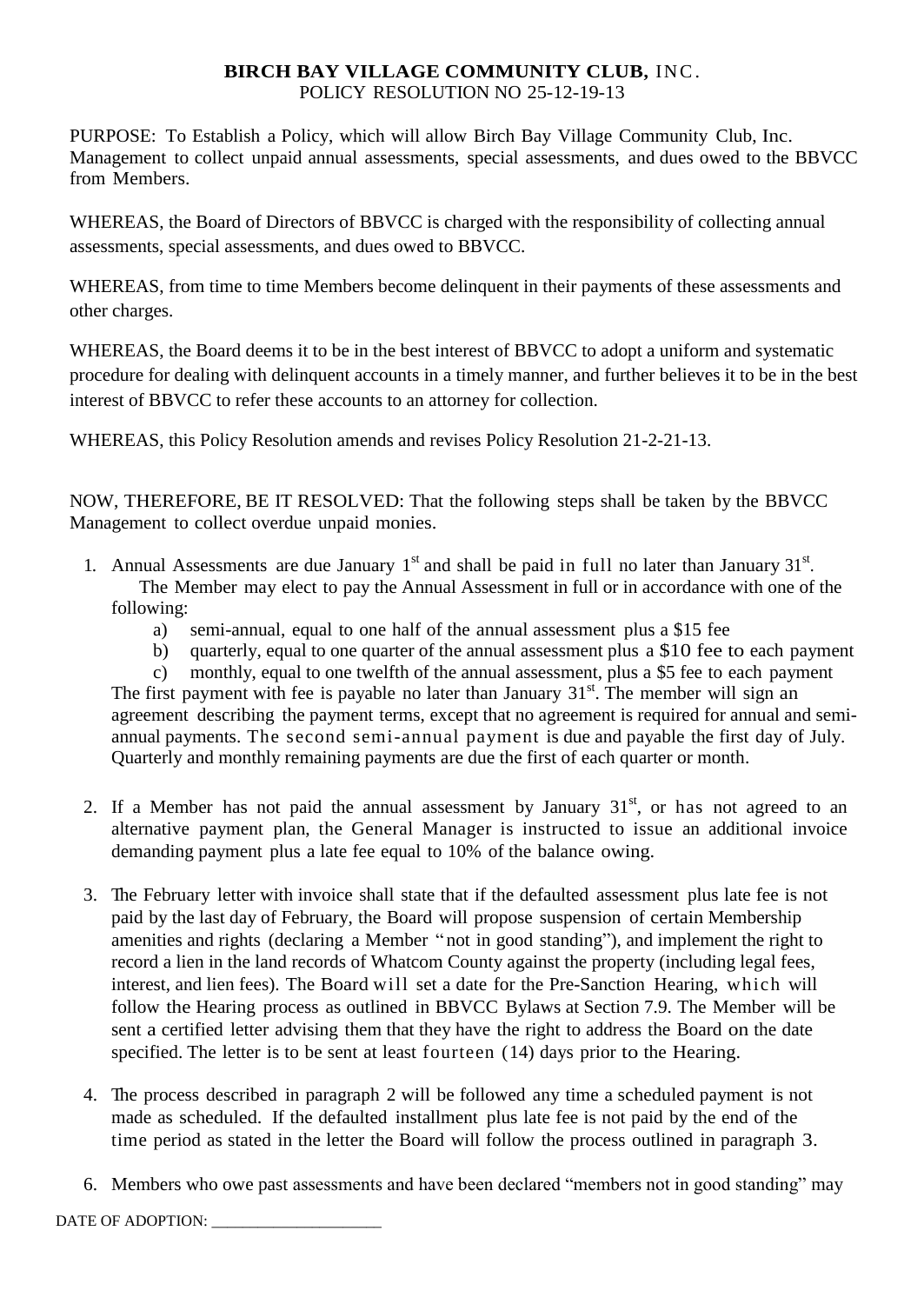be offered a payment plan at the sole discretion of BBVCC Management or Board. Once a payment agreement is signed by the Member and office personnel the Member will be allowed vehicular use of the private roadways with entrance through the "visitor" lane. Barcodes and access to amenities will remain restricted until all past due assessments, fees or other monies owed are paid and the account is brought up to date.

- 7. Upon recordation of a lien with Whatcom County, the BBVCC attorney will send a copy of the lien with his cover letter to the owner of record to include notification of possible foreclosure.
- 8. If, after eighteen (18) months from the due date above, amounts are still delinquent, Management is directed to refer the member's account to BBVCC's attorney for collection. Additionally, Management is directed to consult with the Association's attorney and turn over for collection any account where the owner files or is subject of a petition for relief in bankruptcy or a lender has commenced any action for foreclosure of its lien against any property. The Board may refer any account to BBVCC's attorney at any time.
- 9. Once a Member's account has been referred to BBVCC's attorney for collection and the account remains delinquent, BBVCC's attorney is authorized to take such further action as they, in consultation with the Board President and the General Manager, believe to be in the best interest of the Association, which includes, without limitation:
	- a) filing suit against the delinquent homeowner for money due;
	- b) instituting a foreclosure of the Association's lien;
	- c) filing a proof of claim in bankruptcy; or
	- d) seeking the appointment of a receiver.

THIS RESOLUTION was adopted by the Board of Directors on \_\_\_\_\_\_\_\_\_\_\_\_\_\_\_\_\_\_\_\_, 2013 and takes effect on \_\_\_\_\_\_\_\_\_\_\_\_\_\_\_\_\_\_\_\_\_, 2013.

BIRCH BAY VILLAGE COMMUNITY CLUB, INC.

Harry Shearer, President

\_\_\_\_\_\_\_\_\_\_\_\_\_\_\_\_\_\_\_\_\_\_\_\_\_\_\_\_\_\_\_\_

\_\_\_\_\_\_\_\_\_\_\_\_\_\_\_\_\_\_\_\_\_\_\_\_\_\_\_\_\_\_\_\_

ATTESTED TO:

Terry Sullivan, Secretary

DATE OF ADOPTION: \_\_\_\_\_\_\_\_\_\_\_\_\_\_\_\_\_\_\_\_\_\_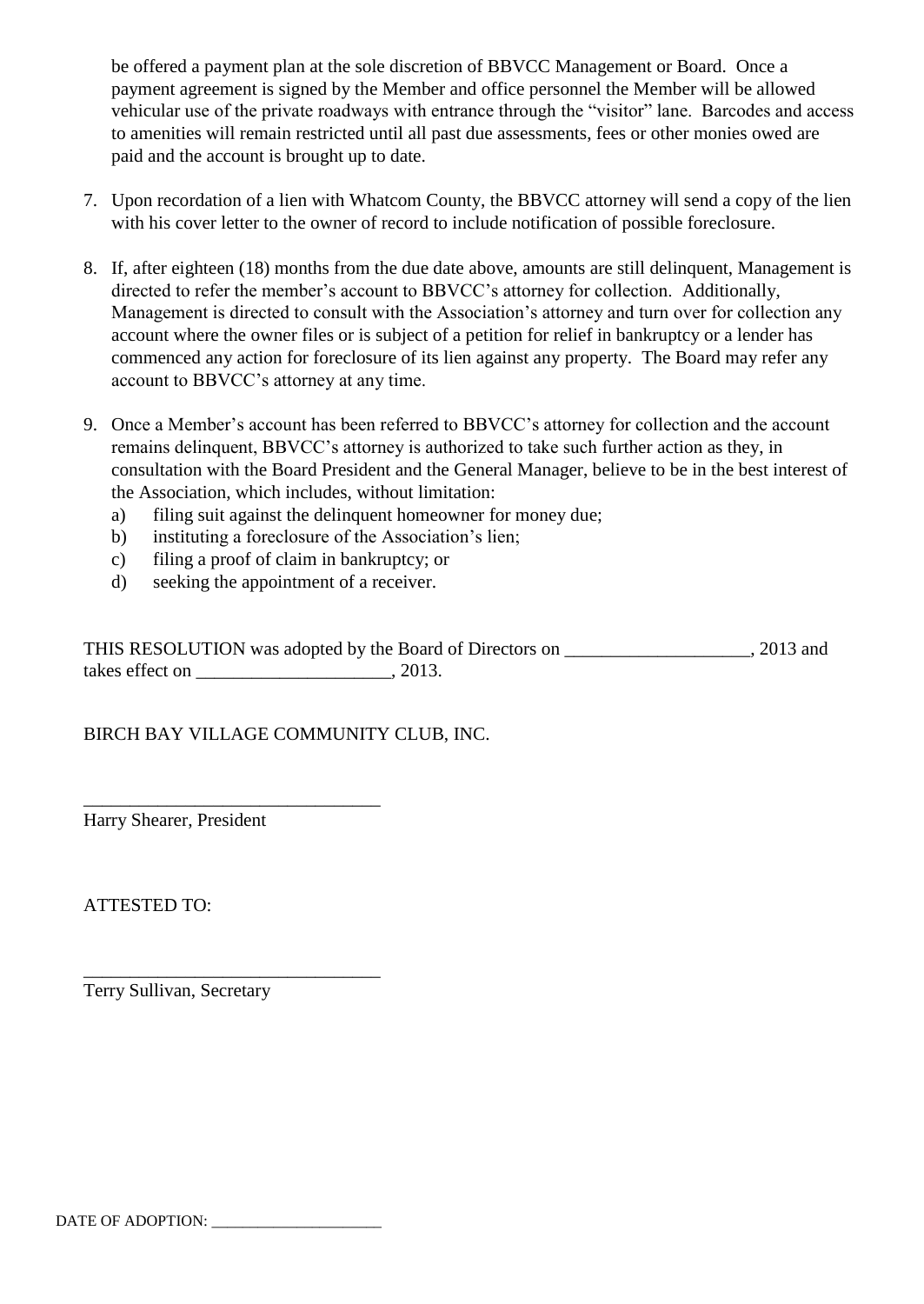#### **BIRCH BAY VILLAGE COMMUNITY CLUB BOARD OF DIRECTORS REGULAR MEETING DECEMBER 19, 2013 7:00PM AT THE CLUBHOUSE 8181 COWICHAN ROAD MINUTES**

#### **Call to Order:** 7:00pm

| <b>Roll Call:</b> | Harry Shearer, President         | Present                              |
|-------------------|----------------------------------|--------------------------------------|
|                   | Peter Winterfeld, Vice-President | Present                              |
|                   | Terry Sullivan, Secretary        | Present                              |
|                   | Jim Lockie, Treasurer            | Present                              |
|                   | Valery Anderson, Director        | Present                              |
|                   | Eric Peters, Director            | Present                              |
|                   | Ken Hoffer, General Manager      | Present                              |
|                   | Esther Matter, Office Manager    | <b>Present (Recording Secretary)</b> |

### **Agenda:**

 **Motion made by Jim Lockie, seconded by Valery Anderson and carried to accept the Agenda as printed.**

### **Homeowner's Presentations:**

- **Mick Bride, Div. 9, Lot 14, ACC application:** inquired why his application was not reviewed or accepted by the ACC or board. Asked that the board look into the legalities of the situation.
- Bob Simpson, Div. 13, Lot 7, work session topics: Asked that the board bring the topics that they discuss during the work session to the regular board meeting so that members know what decisions were made and what issues were discussed.
	- o **Eric Peters** answered that the board cannot make decisions at a work session but may concur with the President on actions; the minutes of work sessions do not need approval.
- **Ralph Falk, Div. 9, Lot 17, BBV appearance and sponsored golf pass:** Complimented the board on the appearance of the village. Brought up a concern that the sponsored golf passes allow outside people to use amenities and might be a problem when the new development goes in.

## **Approval of Minutes:**

- **Approval of the minutes of the regular session board meeting of November 21, 2013:** 
	- **Motion made by Jim Lockie, seconded by Eric Peters and carried to approve the minutes of the regular session meeting of November 21, 2013 as printed.**
- **Approval of the minutes of the work session meeting of December 11, 2013:** 
	- **Motion made by Terry Sullivan, seconded by Peter Winterfeld and carried to approve the work session minutes of December 11, 2013 as printed.**

## **Committee Reports:**

**ACC** – Ken Woods

- **New Chairman:** Tom Wright will be the new chairman for the ACC.
- **Driveway vs. parking strip:** The ACC is looking into a definition for "driveway" for the AR&Rs for clarification on driveways versus parking spaces or strips.

**Roads & Drainage – Cliff Mallory**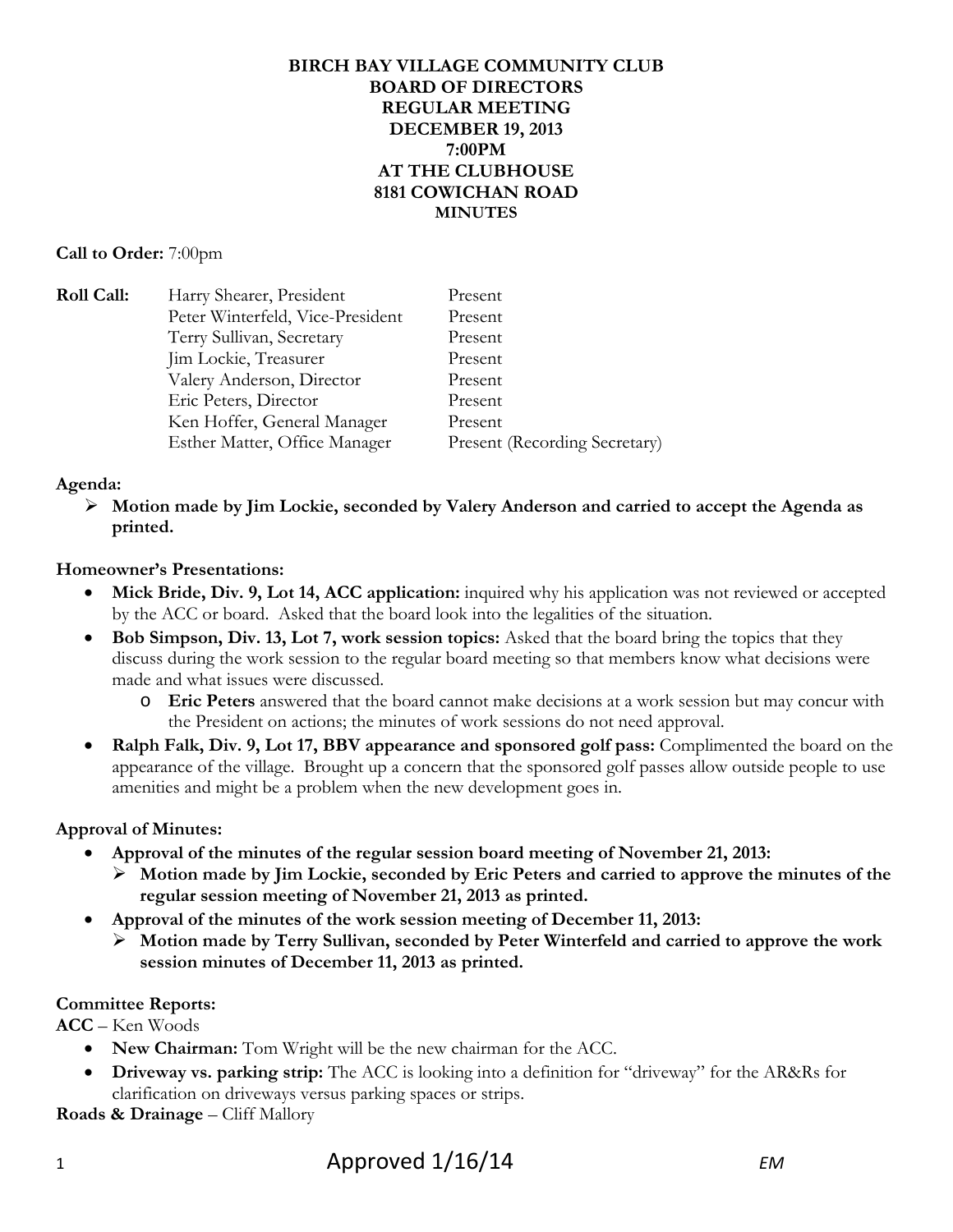- **Coquitlam culvert:** The Roads & Drainage volunteers admitted that the culvert was not installed properly; it also did not help that a fire hydrant burst and flooded the area shortly after the work was completed. The volunteers would like to wait until dryer weather before fixing the culvert so that it can be fixed properly, unless maintenance is willing to fix it sooner.
- **Security** Ric Simons
	- **Sheriff's crime presentation:** The sheriff's office presented a crime report of the area. The whole Birch Bay area is down in crime including the village. The sheriff receives very few calls from the village and rarely has to come in for speeding or traffic problems.
	- **Guards leaving gate arm open:** Members have seen the gate arm to the members lane left open; Ken Hoffer will talk to Barb May the security supervisor, and see why and if there is a problem with the arm.

# **Financial Report:**

- **Overtime line item:** A line item to show employee overtime was put on the P&L statement.
- Income vs. expenses YTD: BBVCC income is at about 99.7% and expenses are at 89.65% of budget as of the end of November 2013.
- Golf passes: Golf passes brought in \$5,322 for 2013. There has not been a problem with the sponsored players nor has there been a problem with tee times; as the long as the sponsored golf passes are monitored they should not be a problem.
- **Barcodes:** Ordering barcodes alone is around \$10,000-\$13,000, but they should last 5-6 years.

# **Unfinished Business:**

- **Pay at pump for fuel dock:** There were two options presented for a credit card system to be able to pay at the gas pump. One was around \$20,000 the other was around \$10,000 and a new dispenser would be about \$5,000 more. The less expensive option is not made for marinas, but should work for the dock.
	- **Motion made by Peter Winterfeld, seconded by Jim Lockie and carried to discuss the option further when more information is gathered:** what the current system is costing in administration and maintenance; how much more it will take to recoup the cost of the current system; how long it would take to recoup the cost of a new system; how long the Fuel Master system would last if it is not made for marinas; and what the charge would be on gas if a new system was purchased.
- **Lot mowing or maintenance:** Ken Hoffer did some research and spoke to the attorney and it is legal to mow or maintain properties because it is in the governing documents. The question was raised if the lot maintenance fee should include only mowing or if it should include maintenance of lots and to what extent.
	- The board asked Ken Hoffer to research the cost of mowing the vacant lots and a schedule of how often each lot is mowed; then get bids for mowing the vacant lots per the maintenance schedule.

# **New Business:**

- **Resolution change on collecting unpaid dues:** The resolution concerning unpaid dues and money was reviewed and altered by the attorney; the changes were presented to the board.
	- **Motion made by Valery Anderson, seconded by Eric Peters and carried to approve the changes to the Resolution concerning unpaid assessments with the alteration to remove "and other monies" so that it only pertains to dues and assessments (see attached).**
- **Members owing lot maintenance and other fees:** There is currently a need for a policy on collecting monies owed that are not dues or assessments.
	- **Motion made by Eric Peters, seconded by Peter Winterfeld and carried to have the attorney write up a resolution concerning the collection of all other monies owed (not dues) with the parameter that action would be taken after 60 days.**
- **Employee Handbook:** New changes were made to the employee handbook including some dress code changes, new policies, etc.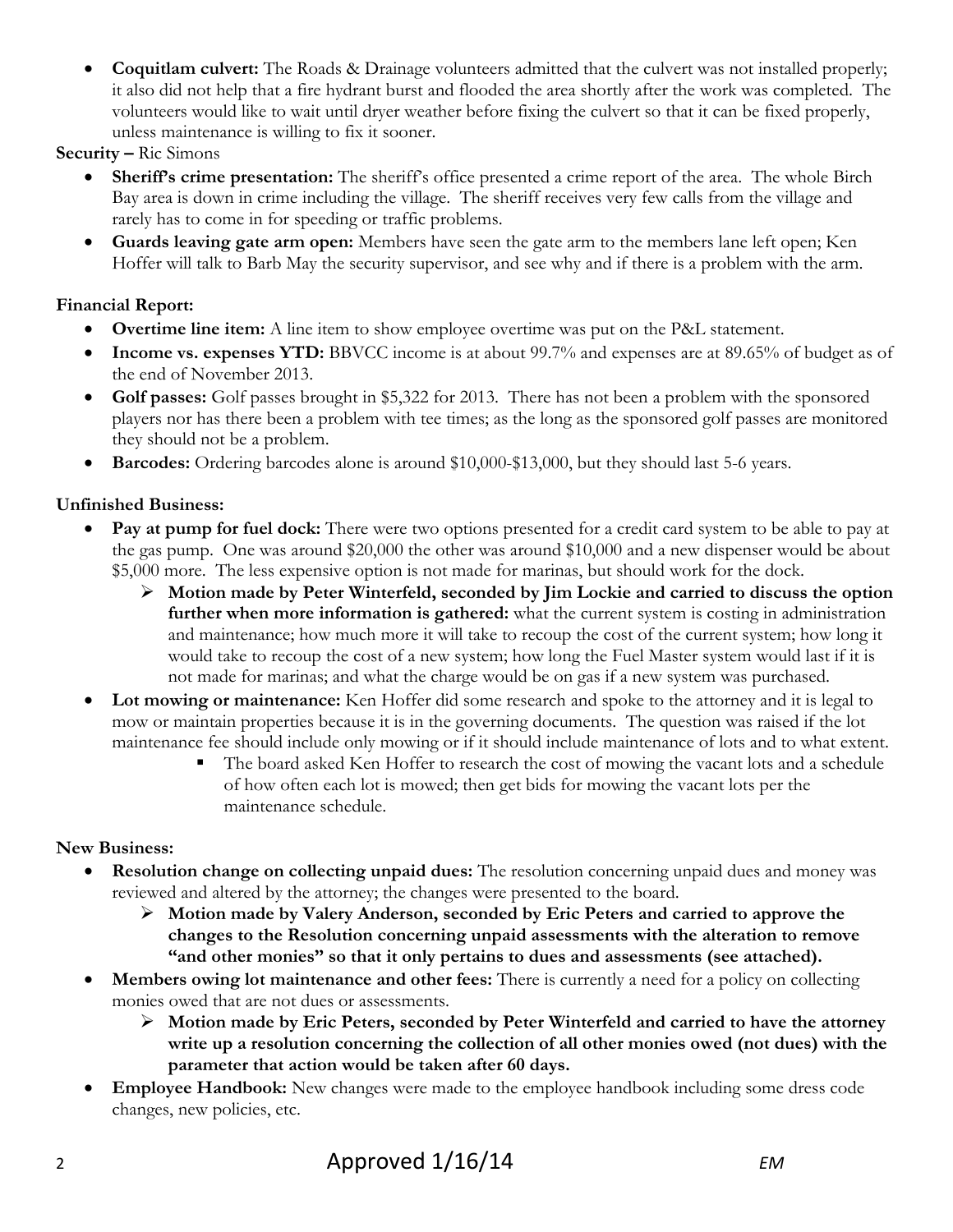- **Motion made by Peter Winterfeld, seconded by Terry Sullivan and carried to accept the changes to the Employee Handbook with the alteration to remove "if at all possible" under Employment section G: Attendance.**
- **Dredging permit fees from ERM:** The permit fees were higher than ERM originally estimated. ERM needs board approval for the overage.
	- **Motion made by Jim Lockie, seconded by Valery Anderson and carried per roll call vote (4- 0) to approve the additional permit fees.** Peter Winterfeld, aye; Terry Sullivan, aye; Jim Lockie, aye; Valery Anderson, aye; Eric Peters, abstained.
- **Larson Gross audit proposal:** Larson Gross presented a proposal for a 1-year and 3-year contract to perform BBVCC audits starting the year ending 12/31/14.
	- **Motion made by Peter Winterfeld, seconded by Jim Lockie and carried per roll call vote (4- 0) to hire Larson Gross for a 3-year contract starting for the year ending 12/31/14 and to be finished after April 15th.** Peter Winterfeld, aye; Terry Sullivan, abstained; Jim Lockie, aye; Valery Anderson, aye; Eric Peters, aye.

# **Correspondence:**

- **Coquitlam culvert complaint:** Ken Hoffer has been communicating with the owner; no action needed.
- **Kitamat drainage reimbursement:** Ken Hoffer sent notification denying the request; no action needed.

# **Manager's Report:**

- **BP donation status:** Ken Hoffer left a message with the BP representative, Scott McQueery, who is on vacation until January 6, 2014.
- **Parking lot lighting:** Lightning Electric offered to install a pole extension and light for free to try out and see how it works. The contractor recommended putting the extension and light on the three poles and they should supply the whole parking lot with light without disturbing the neighbors.
- **Front gate lighting:** The electrician should be in tomorrow weather permitting.
- **Professional reserve plan:** Three companies were recommended by Larson Gross to conduct a professional reserve plan for BBVCC per law. Ken Hoffer has spoken with one company: Pacific Crest and will look into the other two: Bach & Associates and Association Reserves. The reserve study will be done after the audit is complete.
- **Pro Shop power expenses:** The power bill for the past two months at the Pro Shop has been a couple hundred more than normal. The board might want to consider negotiating the power bill if the Pro Shop chooses to stay open in the future.
- **Marina Software program:** The office looked into a program that will help consolidate marina information and get everything digital. It also links with Quick Books so it will help out with bookkeeping as well.
	- **Motion made by Eric Peters, seconded by Peter Winterfeld and carried to authorize the president to approve the purchase of the software program not to exceed \$4,000 after the office has checked into references for the company.**
- **Winch for maintenance truck:** The maintenance looked into the cost of a winch for the new truck which will run around \$2200.
	- The board would like the winch purchase tabled until it can be put in the budget.
- **Washer/Dryer for maintenance shop:** Maintenance has been looking into options and prices for a washer and dryer for the shop.
	- The board would like to see options, plans, and costs before making a decision.
- **Birch Bay Water & Sewer bill for foreclosed property:** Ken Hoffer and Peter Winterfeld have been negotiating with the Birch Bay water commissioner on the BBVCC foreclosed property. They offered to pay half by the end of the year if the company would waive the rest.

## **Non-Compliance:**